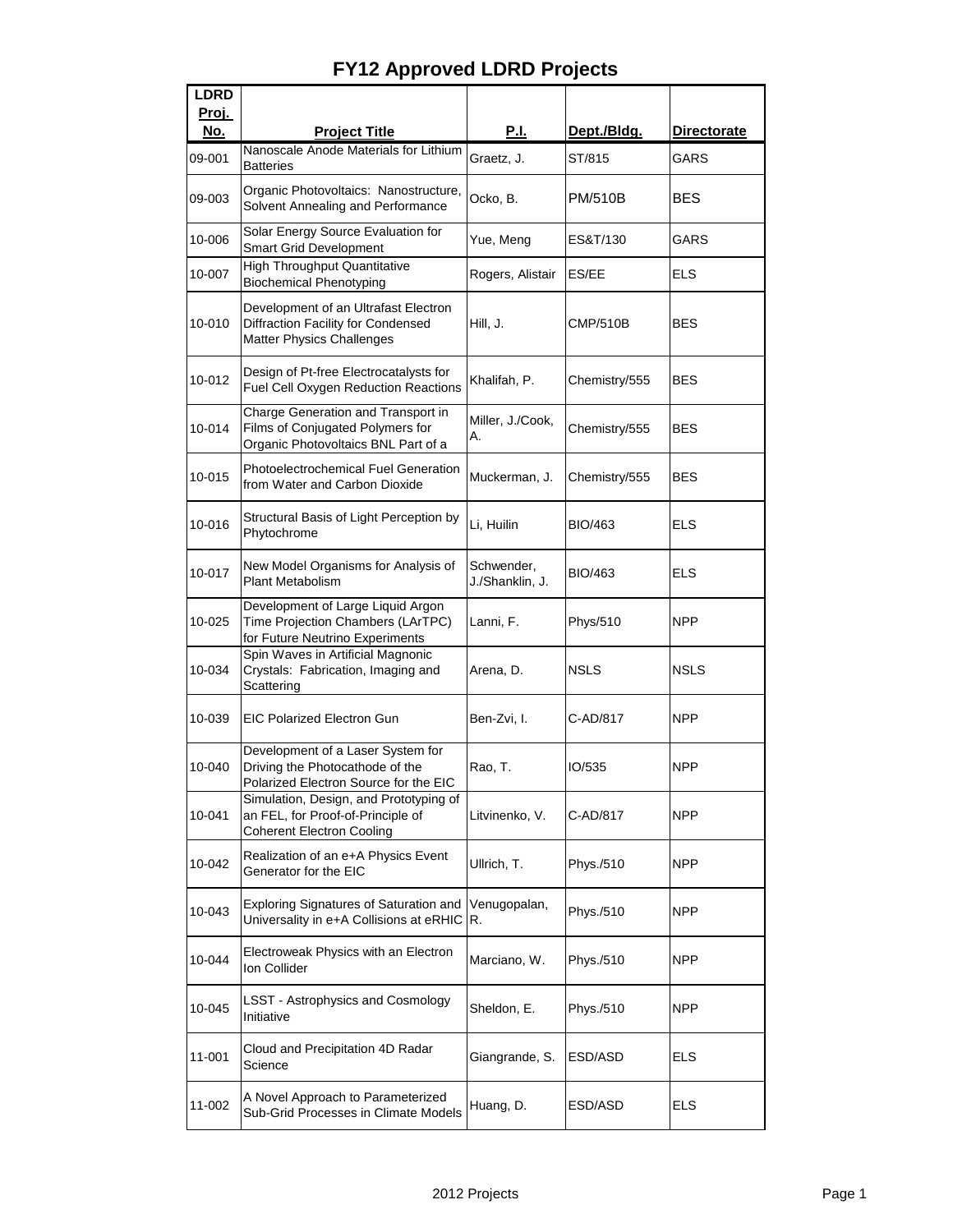| <b>FY12 Approved LDRD Projects</b> |  |
|------------------------------------|--|
|------------------------------------|--|

| <b>LDRD</b> |                                                                                                                                                                         |                       |                        |                    |
|-------------|-------------------------------------------------------------------------------------------------------------------------------------------------------------------------|-----------------------|------------------------|--------------------|
| Proj.       |                                                                                                                                                                         |                       |                        |                    |
| <u>No.</u>  | <b>Project Title</b>                                                                                                                                                    | <u>P.I.</u>           | Dept./Bldg.            | <b>Directorate</b> |
| 11-007      | Deciphering the Molecular<br>Mechanisms of Lignin Precursor<br>Transportation                                                                                           | Liu, C.-J.            | Biology                | <b>ELS</b>         |
| 11-008      | Touchless Micro-Crystallography                                                                                                                                         | Soares, A. S.         | Biology                | <b>ELS</b>         |
| 11-012      | Multiscale Complexity of Energy and<br>Material Use: Integrated Assessment<br>of Technology and Policy Alternatives                                                     | Choi, J.-K.           | ES&T                   | GARS               |
| 11-016      | Indium Iodide (InI) - A Potential Next-<br><b>Generation Room-Temperature</b><br><b>Radiation Detector</b>                                                              | Hossain, A.           | <b>NN</b>              | <b>GARS</b>        |
| $11 - 017$  | Visualization Support Infrastructure for<br>Global Climate Modeling with a Focus<br>on the BNL FASTER Project                                                           | McGuigan, M.          | CSC/463B               | <b>ELS</b>         |
| 11-020      | Single Crystal Growth of Novel Energy<br>Materials by High Pressure Method                                                                                              | Gu, G.                | CMP&MS                 | BES                |
| 11-025      | Protein Microcrystal Dynamics by<br><b>Coherent X-Ray Scattering</b>                                                                                                    | Fluerasu, A.          | <b>NSLS-II</b>         | LS                 |
| 11-027      | High-Resolution Biological Imaging by<br>X-Ray Diffraction Microscopy                                                                                                   | Lima, E.              | <b>NSLS-II</b>         | LS.                |
| 11-030      | Sub-10 nm Resolution Soft X-Ray<br>Microscopy of Organic Nano-Materials<br>by Novel Diffraction Methods                                                                 | Shapiro, D.           | <b>NSLS-II</b>         | LS                 |
| 11-032      | 2D Membrane Solution Scattering for<br>Probing the Structures of Membrane<br>Proteins                                                                                   | Yang, L.              | <b>NSLS</b>            | LS                 |
| 11-033      | Exploring the Role of Glue in Hadron<br>Structure by an Electron Ion Collider                                                                                           | Qiu, J.               | Physics                | <b>NPP</b>         |
| 11-036      | <b>CMOS-Pixel Vertex Detector for EIC</b>                                                                                                                               | Aschenauer, E.-<br>C. | Physics                | <b>NPP</b>         |
| 11-040      | Study of FEL Options for eRHIC                                                                                                                                          | Litvinenko, V.        | C-AD                   | <b>NPP</b>         |
| 11-055      | Astrophysics and Cosmology Initiative                                                                                                                                   | Slosar, A.            | Physics                | <b>NPP</b>         |
| 12-007      | Complex Modeling: Leveraging<br>Advanced Scattering Data with<br>Computation to Push Back the<br><b>Materials Complexity Frontier</b>                                   | Billinge, S.J.L.      | CMP&MS                 | <b>BES</b>         |
| 12-008      | Early Deployment of Flagship<br>Applications on BG-Q                                                                                                                    | McGuigan, M.          | <b>CSC</b>             | <b>ELS</b>         |
| 12-012      | Inter-Individual Variation in Radiation-<br>Induced Epigenetic Modifications and<br>their Potential Impact on<br>Carcinogenesis                                         | Wilson, P.            | Biology                | <b>ELS</b>         |
| 12-015      | Developing an Integrated Atmosphere-<br>Ecosystem Model for Investigating<br>Interactions Between Atmospheric<br>System and Ecosystem under a<br><b>Warming Climate</b> | Wu, W.                | EE/ASD                 | <b>ELS</b>         |
| 12-018      | Conical Slit for Probing Buried Micron<br>or Sub-Micron Volumes for Dynamic<br>Measurements of Heterogeneous                                                            | Margulies, L.         | <b>Photon Sciences</b> | Photon<br>Sciences |
| 12-021      | In-Situ Transmission X-Ray<br>Microscopy Studies of Structure and<br>Function in Energy Storage                                                                         | Wang, J.              | <b>Photon Sciences</b> | Photon<br>Sciences |
| 12-022      | MeV-UED for Ultrafast Science                                                                                                                                           | Wang, X.-J.           | AD                     | Photon<br>Sciences |